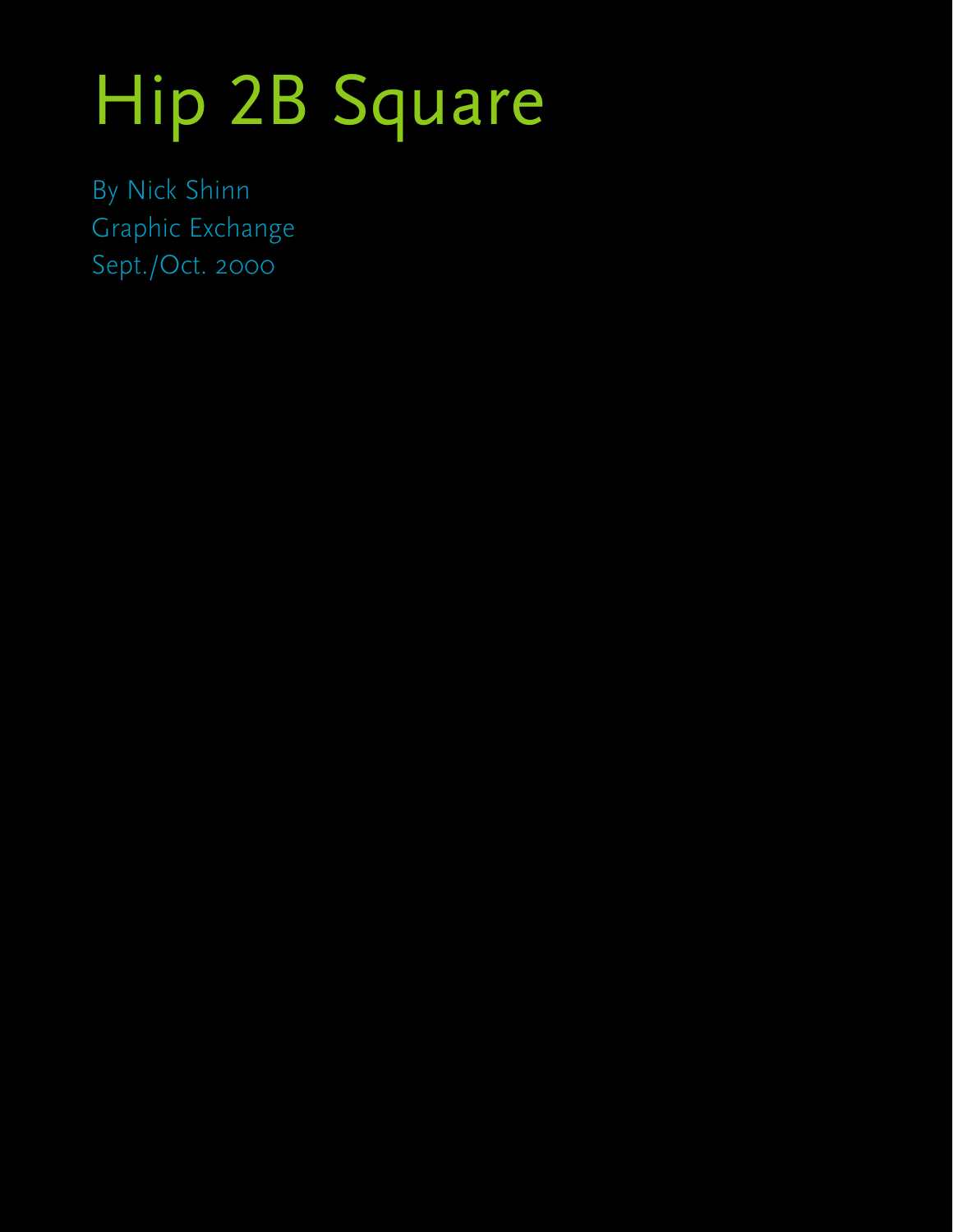## If the fonts you're using aren't post-humanist, they're out of date. By Nick Shinn

After a while as a graphic designer (and it doesn't take very long), you find that you're no longer on the cutting edge of fashion.

But that's okay, because neither are most of the target markets you design for. Everybody in business matures within the primary network of their own generation, fogeyfying en masse.

Nonetheless, the consumer has a relationship with fashion, and all are victims to some degree until they run out of the ability or the desire to buy new stuff. So you, the art director, have to keep reinventing yourself, updating your style, upgrading the old mental software.

That can be hard, because you've learned to do things a certain way, and it's worked well, and you've become comfortable and efficient. You have a large fonts folder on your hard drive full of old friends. You know how they behave, and you know how to work with them to make them look good. They're more than a simple investment—you've also bought into the whole juggernaut of history and culture. It is to belong.

So you don't immediately put the old workhorses out to pasture, you set them to work in a contemporary fashion. In a headline with every word a different size, for instance, all neatly fitted together. Or an exploded setting, with the type tracked out to 100 or more. Or overlapping, with letters of varying color. Or outlined. Or an all lowercase setting with added horizontal scaling. Or with the application of an effects filter. Anything, heaven forbid, but straight type nicely kerned!

However, sooner or later, if you really want to stay in the game, you've got to have the latest, illest fonts. Square fonts.

You may already have a collection of legacy squarishness. Probably *City* (Georg Trump, 1930), which Adobe has freebied, and *Serpentine* (Dick Jensen, 1972); perhaps *Bank Gothic* (Morris Benton, 1930), or Neville Brody's *Industria* (1984). Aldo Novarese's *Eurostile* (1962) is a beautifully, subtly drawn paradox both square and round at the same time, as is Herman Zapf's *Melior* (1952), a serifed book face.

You can get by with these faces, but don't kid yourself—you're only faking the zeitgeist.

#### TRENDY TECHNO SQUAROSITY

Signifying a paradigm shift, techno type has emerged from a variety of subcultures removed from the print medium:

**Skaters and B-boys** pioneered sportswear as fashion, with big words, numbers and logos as crucial: traditionally sportswear lettering was either embroidered script or appliqued square alphanumerics, like *Princetown.* (1920s baseball superstar Ty Cobb introduced the practice of numbering uniforms, the better for fans to follow his every move.)

**Cars** are holy. Such is their power, beauty, and fascination, that their psychotic ethos infects the culture at large. Look through any windshield and you'll see an anti-type world of lettering: highway signs (from which *Interstate,* by Tobias Frere-Jones,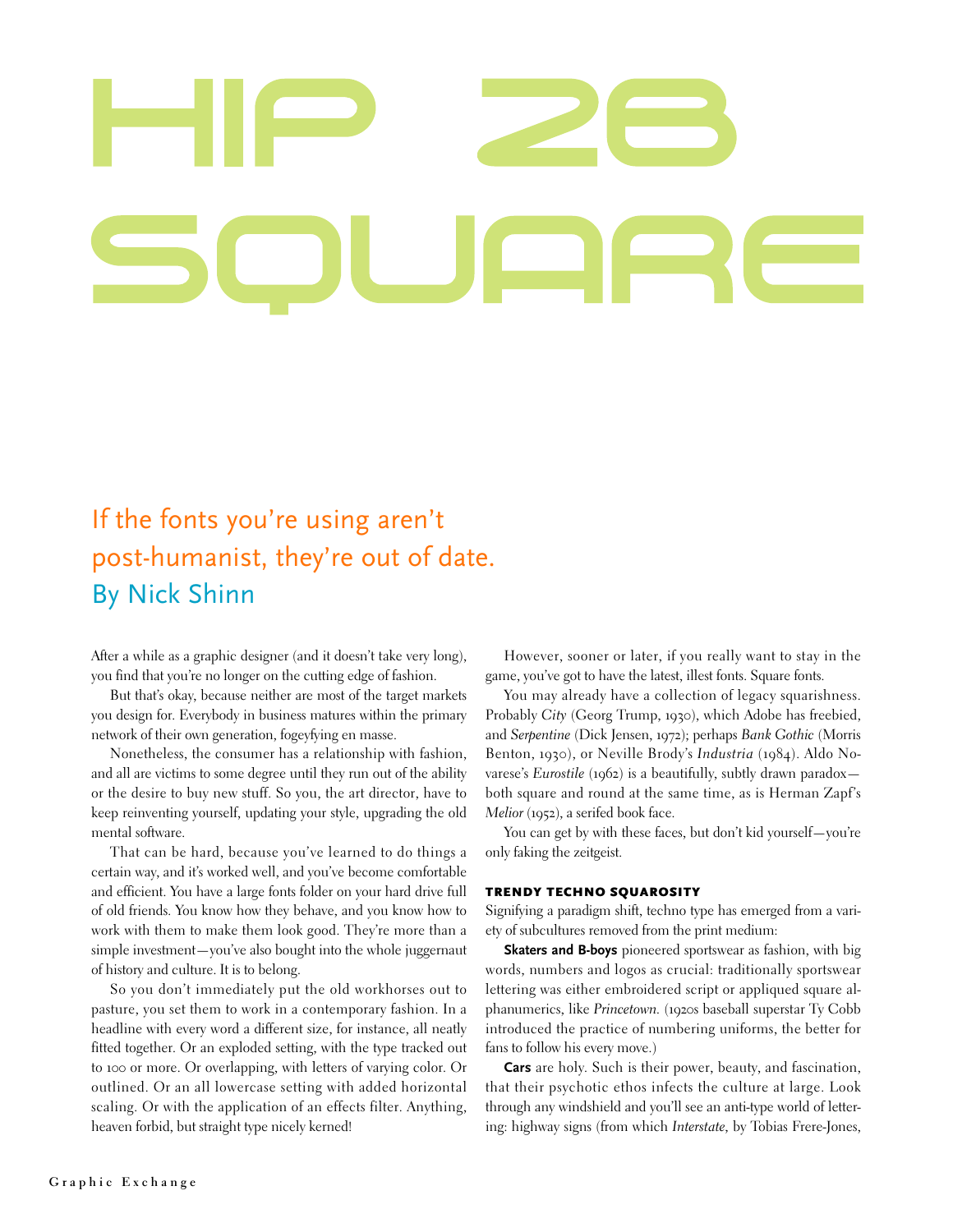## SQUARIST ANATOMY

#### Pixelized

#### THE NEW TYPOGRAPHY The new typography

**ABCDEFGHIJKLMNOPQRSTUVWXYZ** abcdefshijklmnoparstuvwxyz \$1234567890

*Screen Matrix (Stephan Müller & Cornel Windlin, FontFont, 1994)* 

Pixelized types are built up on a grid of equal-size squares. The grid may or may not be shown (in reverse) as part of the design.

#### **Constructed**

#### THE NEW TYPOGRAPHY The new theography

RBCDEFGHIJK'MNOPQPSTUYWXYI abcdef0hiiklwnopqr5twYw×4× \$123t56789o *Minimum Plafond (Pierre di Sciullo, FontFont, 1993-5)*

#### THE NEW TYPOGRAPHY The new typography

ABCDEFGHIJHLMNOPORSTUVWHYZ abcdefghijk|mnopqrstuvwxyz \$1234567890

*ZygoSE (James Nazaroff, Zang-O-Fonts, 1999)*

Constructed types are strictly geometric, all straight lines (and arcs of circle), with a minimum of axes and generally unusual letterforms.

## **Translated**

### THE MEW TYPOGRAPHY The new typography

**ABCDEFGHIJKLMMOPORSTUVWXYZ** abcdefghijklmnopqrstuvwxyz \$1234567890

*Alphaville (Nick Shinn, ShinnType, 2000)*

### THE NEW TYPOGRAPHY The new typography

**ABCDEFGHIJKLMNOPORSTUVWXYZ** abcdefghijklmnopgrstuvwxyz \$1234567890

*Digital Sans (Brendel Informatik, 1999)*

Translated types are radically systematized versions of humanist letterforms, with most of the curves straightened out, and quite detailed rendering.

is derived), license plates, and trunk logos. Interestingly, the look of a chrome emblem is just about the coolest effect you can get with a  $3D$  type filter. Square type is ideal for dimensionalization, because it distorts little when the outline is expanded.

**Techno music.** It's cut and paste, constructed not performed (apologies to turntablists). The heart of humanist type is a performance art—calligraphy—which is all too human, so it's out of sync with the digital drum. Neville Brody's seminal *Industria* was invented in 1984 for *Face*, the London popcult magazine he art directed, in the heyday of electrobeat (Afrika Bambaata, Yaz, Heaven 17, Eurythmics, etc.) because at that time there were no typefaces with the raw industrial structure of programmed percussion or synth bass.

**Mac type.** Mother of the digital type aesthetic, and co-founder of the influential Emigre, Zuzana Licko created the original DTP pixel types in 1985, followed by *Citizen* (1986), the killer *Matrix* (1986), and the print/monitor *Base* series (1995). She is the Nick Jenson of the digital age.

**Software interface.** The trompe-l'œil bas-relief look of high-tech machinery consoles, all industrial buttons, sliders and pop-ups, is something we spend a lot of time in front of. With the low resolution of monitors, there's not much room for serifs or subtle curves. At small size, Matthew Carter's *Verdana* (1998) loses its roundness and generates fine, intricate text that dissolves into pixels, merging with the medium, form following function to perfection, the essence of squarism. Anti-aliasing? turn it off.

#### WHAT IT MEANS

Many people react to techno type the same way they do to hip hop: to them it seems crude, mechanical, reductive, even indecipherable, compared to the beautiful, complex, cultured typefaces that ride on the crest of the centuries, central to the Western typographic-literate tradition.

That's just it. We're at the end of one history, starting another.

Because there's more to this than just being trendy for its own sake, of being antiestablishment to capture the youth market. Art addresses the issues of the day, and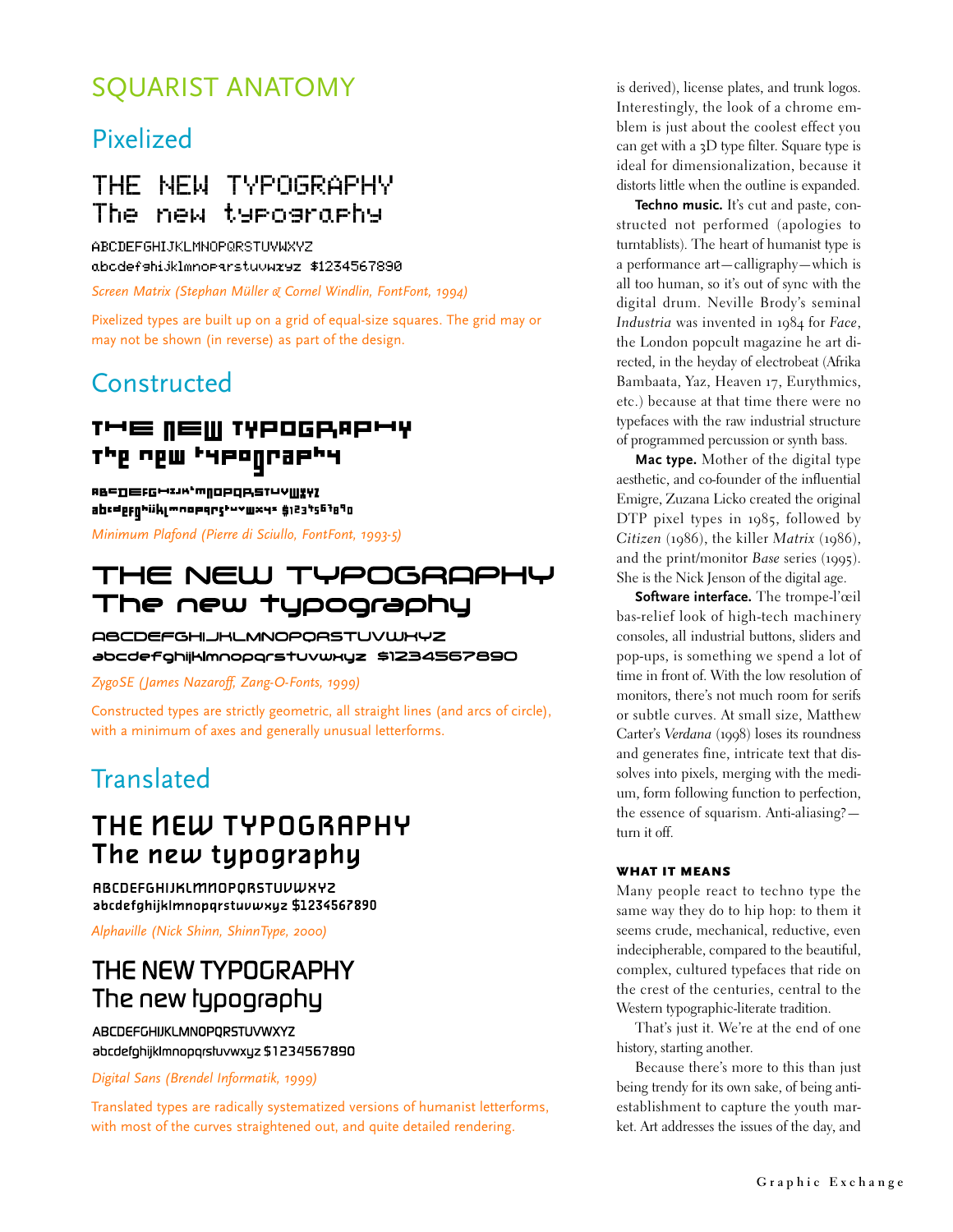#### ALPHAVILLE



No one has lived in the past. No one will live in the future. The present is the only form of life. It is a state of existence which is indestructible. Time is like a circle, endlessly turning. The arc that descends is the past. That which rises is the future. All has been said, unless words change their meanings and meanings their words.

The Philosophy of Alpha-60 Jean-Luc Godard, 1965

ABCdefghi01234 THIN OBLIQUE Cdefahi01234 LIGHT ABCdefghi01234 LIGHT OBLIQUE Cdefahi01234 REGULAR ABCdefghi01234 。。。。。。<br>ABCdefghi01234 MEDIUM ABCdefghi01234 menum osuove<br>**ABCdefghi01234** BOLD **ABCdefghi01234** BOLD OBLIQUE *ABCdefghi01234*

Strictly orthogonal, but not cyber-simple. Alphaville's 37° upstroke adds a scribal touch to the techno genre, and there are other graces—such as the modulation of stroke weight over the three major axes, and between caps and lower case; and the italic forms of  $a$  and  $f$ .

#### www.shinntype.com

#### LEGACY SQUAROSITY

#### THE NEW TYPOGRAPHY

*Van Doesburg (Théo van Doesburg, 1919)* 

#### THE NEW TYPOGRAPHY The new typography

*City (Georg Trump, Berthold, 1930)* 

## THE NEW TYPOGRAPHY

The new typography

*Raleigh Gothic (Morris Benton, ATF, 1935)* 

### THE NEW TYPOGRAPHY The new typography

*Eurostile (Aldo Novarese, Nebiolo, 1962)*

#### THE MELLI TYPOGRAPHY The new typography

*Data 70 (Bob Newman, 1970)* 

#### **THE NEW TYPOGRAPHY** The new typography

*Serpentine (Dick Jensen, 1972)* 

now the big question is Turing's: what are the boundaries between meat and machine, human and artificial intelligence, biotech and natural evolution?

So society's probes—engineers and artists—work on this threshold from two directions, with people imitating machines, or making machines that imitate people. In Mamoru Oshii's 1995 anime film *Ghost in the Shell*, two cyborg agents discuss the nature of being, against the backdrop of a post-apocalyptic landscape dominated by crumbling signage. For creatures such as these, a visual communication system that takes its style from the inky trace of feathers in the hands of long-dead scholars is bunk.

For 500 years the dominant letterforms have been derived from Renaissance handwriting, enshrining the humanism of its broad curves in moveable type. But now that's losing its cred (although the functionality remains in many print genres).

Freed by the desktop revolution and the purgative power of grunge, we're moving beyond the literate-typographic model that's part and parcel of legacy Western culture. Now, sentences